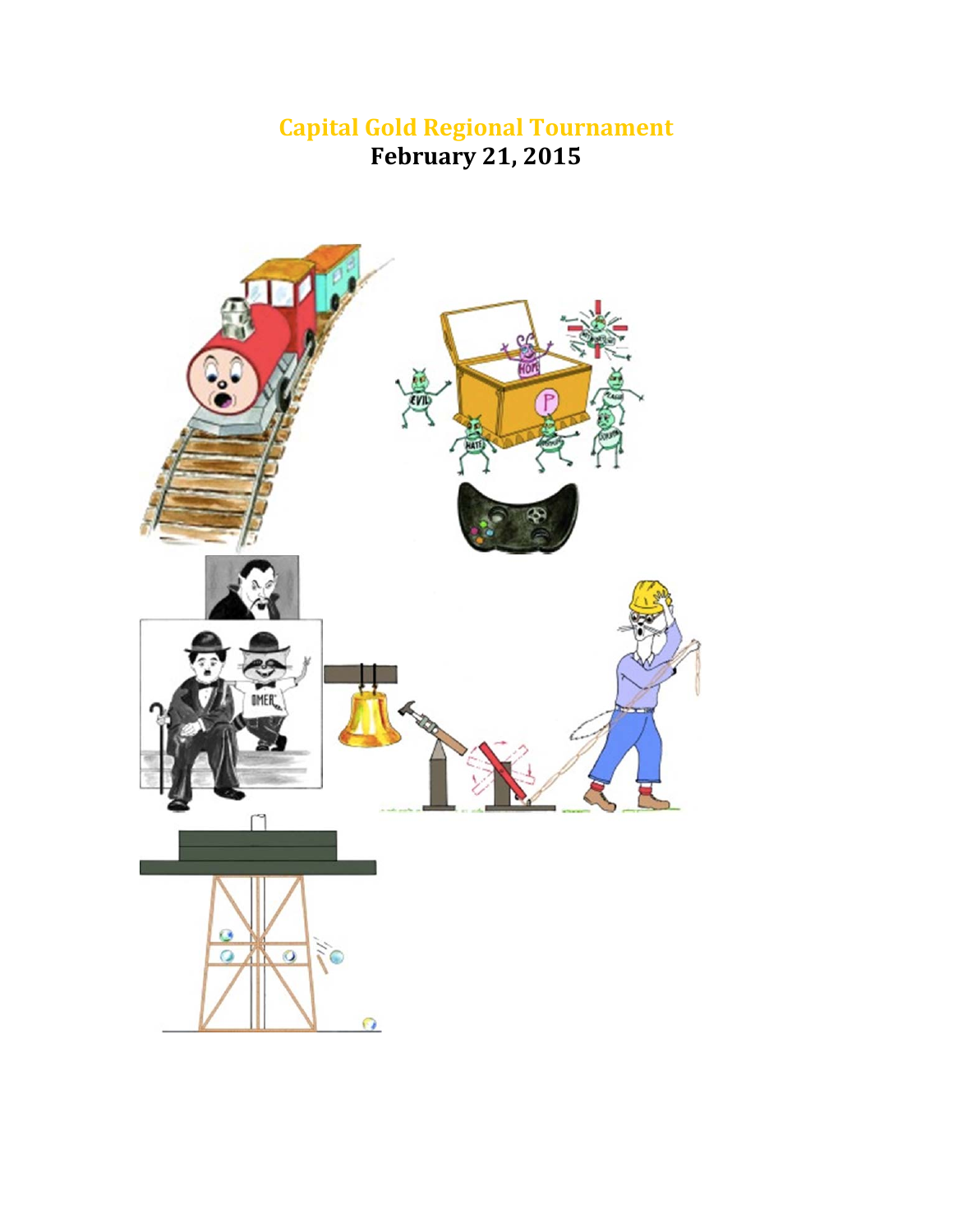#### **Problem 1: Runaway 'Train'; PC: Milt Hull Divisions I, II, & III**

The team's problem is to design, build and operate one or more vehicles that will travel on tracks and make stops at different stations without touching the floor. While traveling between stations, the vehicles must overcome obstacles —moving uphill, towing something, and more. The theme of the performance will explain the vehicle's difficulties on the track and will include a 'conductor' character. Once the vehicle reaches its final destination it will display a flag or banner during a victory lap! **Cost limit: \$145 USD.**

# **Problem 2: Experiencing Technical Difficulties; PC: Bob Reinhard**

#### **Divisions I, II, III, & IV**

The problem is to design, build, and demonstrate various devices that complete specific tasks. The team will create a theme where technical failures must be resolved through completing the tasks. There will be a list of tasks to choose from including ring a bell, change the wording on something, sound an alarm, move an object, etc. There will also be a mysterious engineer character. Of course, there's a twist — all of the devices must be powered by rubber bands! **Cost limit: \$145 USD.**

## **Problem 3: Pandora's Box; PC: Mara Hodges**

#### **Divisions I, II, III & IV**

In this classics problem, teams will put a video game spin on the story of Pandora's Box. A gamer character will take on this multi-level game inspired by the Greek myth. The game will include a prologue that depicts the original story of Pandora's Box, three characters representing different evils that escaped the box, and a power meter that represents the gamer character's health. To beat the game, the player will advance to the final level where it will release hope into the world. **Cost limit: \$125 USD.**

#### **Problem 4: Lose Your Marbles; PC: Chuck Johsnon Divisions I, II, III & IV**

This problem requires teams to design, build, and test a structure, made only of balsa wood and glue, that will balance and support as much weight as possible. The structure will also hold five marbles that will be released during weight placement as a result of a team-created device removing a piece of the structure. After the crusher board and one additional weight are placed on top of the structure, the first marble will be released. After the next weight is supported, the team will use its device to release another marble, and so on. The team will incorporate weight placement and "losing your marbles" into the theme of the performance.

**Cost limit: \$145 USD.**

#### **Problem 5: Silent Movie; PC: Rachel Cho Divisions I, II, III & IV**

Lights, camera...action! In this problem teams will create and present a performance depicting a Director character that produces and presents a silent movie featuring a humorous villain character that commits three silly acts of "villainy". Characters that are in the movie may not speak as part of the presentation of the movie. Instead, like classic silent films, the team will use music played on a team-created instrument and creatively displayed subtitles to convey its story to the audience and judges. Also, teams will use a signal to indicate when the movie begins and ends. **Cost limit: \$125 USD.**

#### **Primary: Wacky Weather Warning; PC: Gayann Barnsley White Grades K-2**

Teams will create and present a humorous performance where a meteorologist makes three predictions of "wacky weather". The meteorologist will speak in rhymes and use a team-created forecasting device and a backdrop that serves as a weather map. The community will "tune in" to get the weather report in any creative way the team wishes.

**Cost limit: \$125 USD.**

**Spontaneous; PC: Wes Hill** 

# **Award's Assembly will be held at approximately 4:30pm. Thank you to all the coaches, judges, volunteers, and families who continue to support Capital Gold Odyssey of the Mind.**

**Heather Hammer Patricia Steinhaus‐Hammer Co‐Regional Directors, Capital Gold**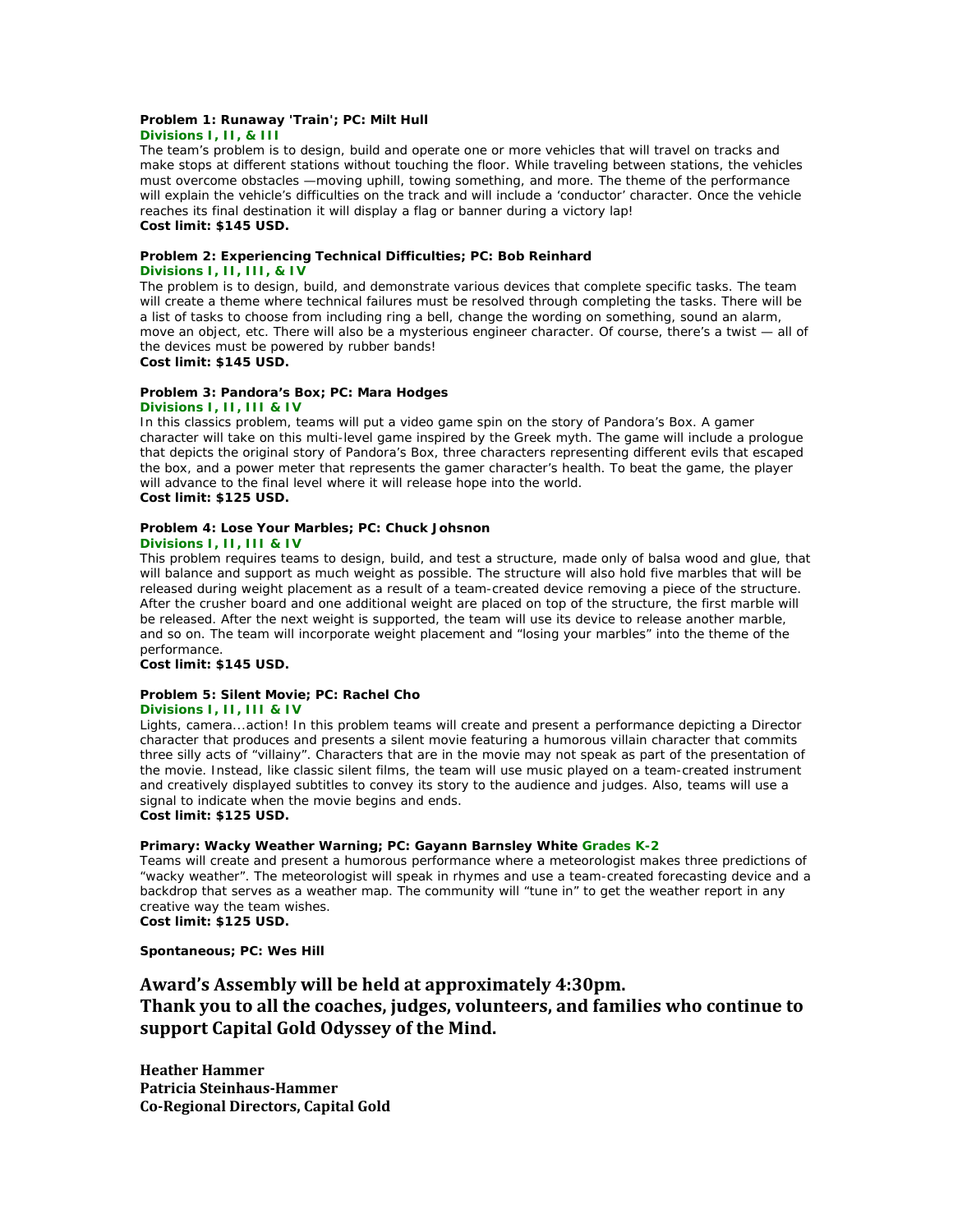#### **Problem 1: Runaway 'Train', Division I Main Gym**

| <b>Number</b> | Name                                             | <b>Longt Time</b> | <b>Spont Time</b> | Weigh In |
|---------------|--------------------------------------------------|-------------------|-------------------|----------|
| 4968          | MERRYHILL SCHOOL A                               | $10:20$ AM        | 8:20 AM           |          |
|               | Joshua Xu, Claire Simoon, Jaedyn Alford, Lombiso |                   |                   |          |
|               | Campbell, Sydney Walsh, Sophie Baxter            |                   |                   |          |
|               | Coach: Quanee Ross, Denise Ondrof                |                   |                   |          |
| 41166         | CALIFORNIA MONTESSORI PROJ-EG                    | $10:40$ AM        | 8:40 AM           |          |
|               | Jordan Dylan, Nicholas O'Brien, Michael Owens,   |                   |                   |          |
|               | Nathaniel Palomares, Megan Thompson, Sofia Nunez |                   |                   |          |
|               | Coach: Lisa Laffan, Yvonne Telles                |                   |                   |          |
| 43467         | MERRYHILL SCHOOL B                               | 11:00 AM          | $9:00$ AM         |          |
|               | Liam Fischer, Nina Chenu, Yasna Makundan, Tedla  |                   |                   |          |
|               | Campbell, Zoe Genetos, Mateo Van Rein            |                   |                   |          |
|               | Coach: Quanee Ross, Denise Ondrof                |                   |                   |          |

#### **Problem 1: Runaway 'Train', Division II Main Gym**

| <b>Number</b> | Name                                                | <b>Longt Time</b> | <b>Spont Time</b> | Weigh In |
|---------------|-----------------------------------------------------|-------------------|-------------------|----------|
| 1375          | MAGNOLIA INTERMEDIATE SCH A                         | 12:40 PM          | $9:20$ AM         |          |
|               | Syd Bishop, Ethan Brassfield, Noah Collyer, Matthew |                   |                   |          |
|               | Rodriguez, Zack Tener, Aidan Tice-Raskin            |                   |                   |          |
|               | Coach: Michele Uppman, Leslie Lohse, Sean Tener     |                   |                   |          |
| 8219          | EDWIN MARKHAM MID SCH                               | $1:00 \text{ PM}$ | 9:40 AM           |          |
|               | Shyloh Raymond, Hunter Brown, Jake Williams, Devin  |                   |                   |          |
|               | Amdahl, Rob Mathews, Juliet Bravo                   |                   |                   |          |
|               | Coach: Pam Cooke                                    |                   |                   |          |
| 24584         | <b>GOLD TRAIL SCH A</b>                             | 1:20 PM           | 10:20 AM          |          |
|               | Jack Loeprich, Josh Brint, Jason Wagner             |                   |                   |          |
|               | Coach: Alison Loeprich                              |                   |                   |          |
| 41166         | CA MONTESSORI PROJ-EG                               | $2:00$ PM         | 10:40 AM          |          |
|               | Nicholas Jordan, Ethan Maiuro, Herron Renegado,     |                   |                   |          |
|               | Nathan Brown, Allison Hardesty                      |                   |                   |          |
|               | Coach: Lisa Laffan, Yvonne Telles                   |                   |                   |          |
| 35089         | <b>IANESVILLE ELE SCH</b>                           | $2:20$ PM         | 11:00 AM          |          |
|               | Katrina Davenport, Bryson Mays, Tia Solari, Andrew  |                   |                   |          |
|               | Van Sant, Serafin Verduzco, Hannah Wilson           |                   |                   |          |
|               | Coach: Emma Lopez                                   |                   |                   |          |

### **Problem 2: Experiencing Technical Difficulties, Division II Main Gym**

| <b>Number</b> | <b>Name</b>                                         | <b>Longt Time</b> | <b>Spont Time</b> | Weigh In |
|---------------|-----------------------------------------------------|-------------------|-------------------|----------|
| 33178         | MOUNTAIN VIEW MID SCH                               | $3:20$ PM         | 12:40 PM          |          |
|               | Elijah Atkins, Sam Wilson, Kimmie Nickel, Mickenzie |                   |                   |          |
|               | Fisher, Landon Tosta, Joel Hastings                 |                   |                   |          |
|               | Coach: Carrie Corless, Susan Wilson                 |                   |                   |          |

#### **Problem 2: Experiencing Technical Difficulties, Division III Main Gym**

| <b>Number</b> | <b>Name</b>                                        | <b>Longt Time</b> | <b>Spont Time</b> | Weigh In |
|---------------|----------------------------------------------------|-------------------|-------------------|----------|
| 43376         | ANTELOPE HIGH SCHOOL                               | $3:40$ PM         | $1:00 \text{ PM}$ |          |
|               | Cameron Yuki, Gabriella Macias, Conrad Kinsey,     |                   |                   |          |
|               | Stephan Aklanov, Megan Sullivan, Jaskirn Khangura, |                   |                   |          |
|               | Logan Strahl                                       |                   |                   |          |
|               | Coach: Aimee Yocom, Lisa Yuki, Sandy Macias        |                   |                   |          |

#### **Problem 3: Pandora's Box, Division I Library**

| <b>Number</b> | <b>Name</b>                                          | <b>Longt Time</b> | <b>Spont Time</b> | Weigh In |
|---------------|------------------------------------------------------|-------------------|-------------------|----------|
| 12896         | <b>CAMBRIDGE HEIGHTS ELE</b>                         | $9:00$ AM         | $10:20$ AM        |          |
|               | Malia Lapanja, Isabel Martin, Sholeh Oskuie, Carter  |                   |                   |          |
|               | Morris, Parker Sims, Seth Morris, Sophia Lane        |                   |                   |          |
|               | Coach: Linda Oskuie, Adrianne Miller                 |                   |                   |          |
| 19642         | PINE GROVE ELE SCH                                   | $9:20$ AM         | $10:40$ AM        |          |
|               | Macey Dillon, Collin Holleran, Hannah Knittel, Cella |                   |                   |          |
|               | Root, Isabelle Teague, Noah Vining                   |                   |                   |          |
|               | Coach: Timothy Keys, Steve Cannon                    |                   |                   |          |
| 41166         | CALIFORNIA MONTESSORI PROJ-EG                        | 9:40AM            | $11:00$ AM        |          |
|               | Autumn Owens, Patrick Cruz, Lucas Porter, Sarah      |                   |                   |          |
|               | Charles, Chiara LaVine, Sophie Wilson, Coco Russell  |                   |                   |          |
|               | Coach: Lisa Laffan, Yvonne Telles                    |                   |                   |          |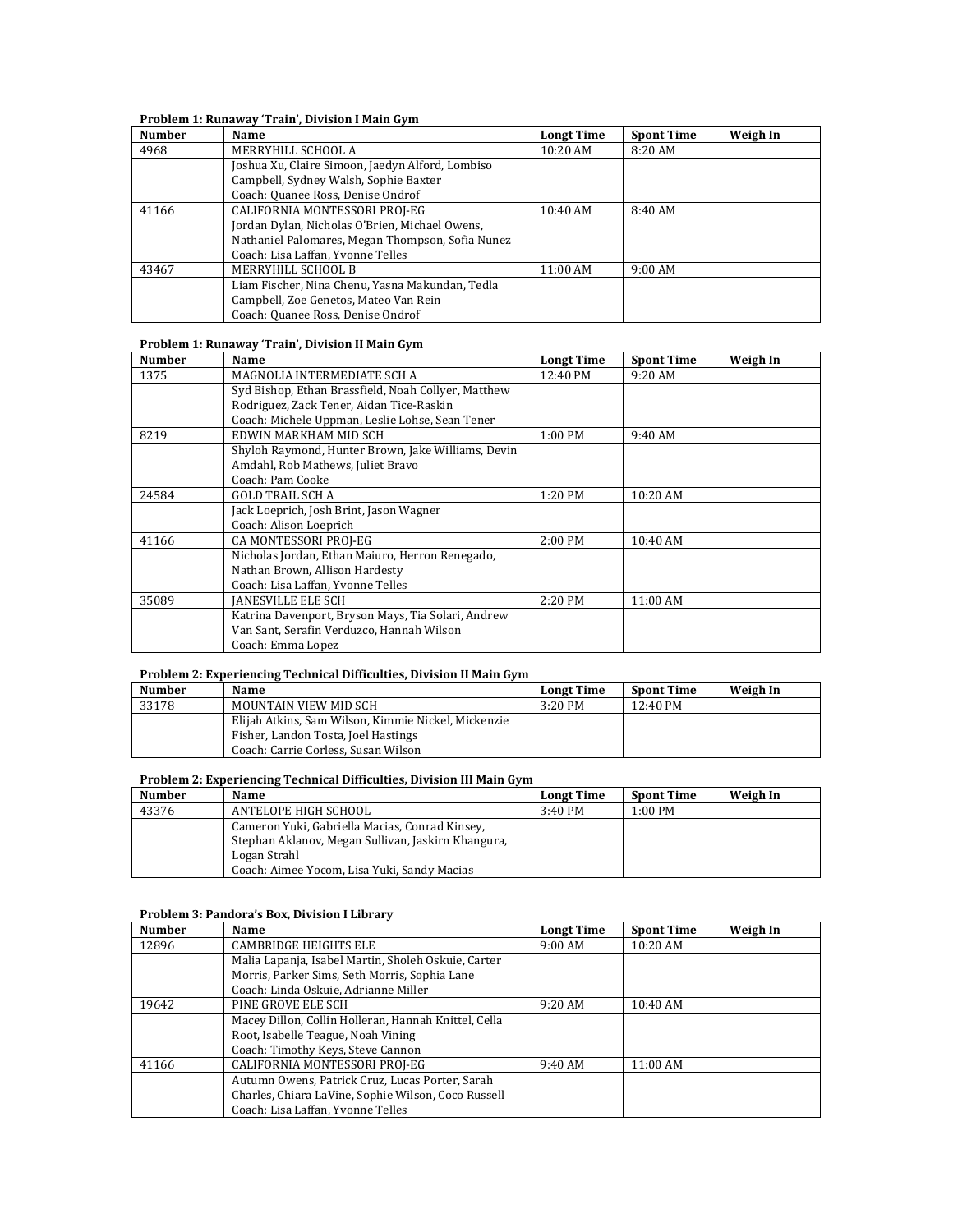| 39853 | <b>FIRST STREET SCH</b>                               | 10:20 AM  | 1:20 PM  |  |
|-------|-------------------------------------------------------|-----------|----------|--|
|       | Chris Leedy, Dylan Alarcon, Elizabeth Hughes, Kina    |           |          |  |
|       | Carr, MaryGrace Fournier, Olivia Shin                 |           |          |  |
|       | Coach: Terri Leedy                                    |           |          |  |
| 21111 | LOUISIANA SCHNELL SCHOOL                              | 10:40 AM  | 1:40 PM  |  |
|       | Gavin Boyatt, Thomas Keirsey, Jeremiah Jordan,        |           |          |  |
|       | Breanna Zierke, Samantha P, Payton Pearce, Zoey       |           |          |  |
|       | Muckerheide                                           |           |          |  |
|       | Coach: Beth Peterson, Kathy Green                     |           |          |  |
| 42586 | <b>OLIVE GROVE ELE SCH</b>                            | 11:00 AM  | 2:00 PM  |  |
|       | Cadence Kim, Anna Rucker, Jenna Johnston, Macie       |           |          |  |
|       | Malone, Jasneet Sidhu, Jonah Eldridge, Loudon Langley |           |          |  |
|       | Coach: Michelle Langley, Lori Kim                     |           |          |  |
| 40056 | <b>GLENSHIRE ELE SCH</b>                              | 12:20 PM  | 9:20 AM  |  |
|       | Brooke Dailey, Julianna Martin, Petra Kidd, Tessa     |           |          |  |
|       | Brown, Lindsey Heath, Tiana Sisto, Olivia Gibbons     |           |          |  |
|       | Coach: Suzie Dailey                                   |           |          |  |
| 41525 | NORTH TAHOE SCHOOL                                    | 12:40 PM  | 9:40 AM  |  |
|       | Grace Smith, Walker Viehmann, Austin Frock, Nicole    |           |          |  |
|       | Strange, Kayden Butterworth, Alex Twomey, Kaiden      |           |          |  |
|       | Siig                                                  |           |          |  |
|       | Coach: Brett Smith, Anne Butterworth                  |           |          |  |
| 33267 | <b>MANZANITA ELE SCH</b>                              | 1:00 PM   | 11:20 AM |  |
|       | Jason Pendergast, Joe Niemer, Drew Glover, Sawyer     |           |          |  |
|       | Bonnin, Jayden Knight, Ella Berg, Justice Schmidt     |           |          |  |
|       | Coach: Amy Pendergast, Steve Pendergast               |           |          |  |
| 35370 | <b>BONNY VIEW ELE SCH A</b>                           | $1:20$ PM | 11:40 AM |  |
|       | Brayden Frye, Jocelyn Moser, Angelica Stoxen, Jaiden  |           |          |  |
|       | Buthmann, Crosby Dunlap, Kyla Handley                 |           |          |  |
|       | Coach: Cathy Dill                                     |           |          |  |

#### **Problem 3: Pandora's Box, Division II C107**

| <b>Number</b> | Name                                                  | <b>Longt Time</b> | <b>Spont Time</b> | Weigh In |
|---------------|-------------------------------------------------------|-------------------|-------------------|----------|
| 109           | <b>BROOKFIELD SCH</b>                                 | 9:20 AM           | 8:00 AM           |          |
|               | Queenie Lee, Riya Shergill, Khem Shergill, Brandon    |                   |                   |          |
|               | Luong, Adithi Benush, Hunter Conrad, Derek Fong       |                   |                   |          |
|               | Coach: Maren Conrad,                                  |                   |                   |          |
| 1375          | MAGNOLIA INT SCH TM A                                 | 9:40 AM           | 8:20 AM           |          |
|               | Emily Adamson, Caleb Eli, Brooklyn Holcomb, Maddie    |                   |                   |          |
|               | Pratt, Justin Sjoberg, Nathan Wilson                  |                   |                   |          |
|               | Coach: Michele Uppman, Leslie Lohse                   |                   |                   |          |
| 8219          | EDWIN MARKHAM MID SCH                                 | 10:00 AM          | 8:40 AM           |          |
|               | Zoe Bryant, Paris Hokanson, Stone Hokanson, Alexis    |                   |                   |          |
|               | Jones, Haley Smith, Aadyn Hermasillo, Eriah Griffith  |                   |                   |          |
|               | Coach: Pam Cooke                                      |                   |                   |          |
| 19642         | PINE GROVE ELE SCH                                    | 11:00 AM          | 9:20 AM           |          |
|               | Benjamin Peterson, Nicolas Keys, Paul Stratton, Chloe |                   |                   |          |
|               | Delaney, Grace Hunter, Joe Meath, Kaitlin Maxedon     |                   |                   |          |
|               | Coach: Sara Peterson                                  |                   |                   |          |
| 20931         | SILVERADO MID SCH                                     | 11:20 AM          | 9:40 AM           |          |
|               | Mackenzie Bialzik, Sarah Horne, Alyssa Santillano,    |                   |                   |          |
|               | Jordan Ledesma, Samantha McJimsey                     |                   |                   |          |
|               | Coach: Debbie McJimsey                                |                   |                   |          |
| 24069         | ANTELOPE CROSSING MID SCH TM A                        | 1:00 PM           | 10:20AM           |          |
|               | Hannah Bourgeous, Emma Androlowicz, Noah              |                   |                   |          |
|               | Anderson, Isabela Matos, Ethan Alves, Kendal Smith,   |                   |                   |          |
|               | Hailey Tutt                                           |                   |                   |          |
|               | Coach: Aimee Yocom, Rachel Bourgeous                  |                   |                   |          |
| 41322         | ANTELOPE CROSSING MID SCH TM B                        | 1:20 PM           | 10:40 AM          |          |
|               | Emily Bowen, Pearl Doan, Phillip Nguyen, Justin       |                   |                   |          |
|               | Phillips, Daniela Quinonez, Tino Trangia, Scott Yuki  |                   |                   |          |
|               | Coach: Sara Bumgarner, Margaret Phillips              |                   |                   |          |
| 43067         | SHENANDOAH VALLEY SCHOOL                              | 1:40 PM           | 11:00 AM          |          |
|               | Danielle Brodie, Amy Keegan, Victoria Bordwell,       |                   |                   |          |
|               | Mahealani Marquez, Hannah McLean                      |                   |                   |          |
|               | Coach: Deborah Brodie                                 |                   |                   |          |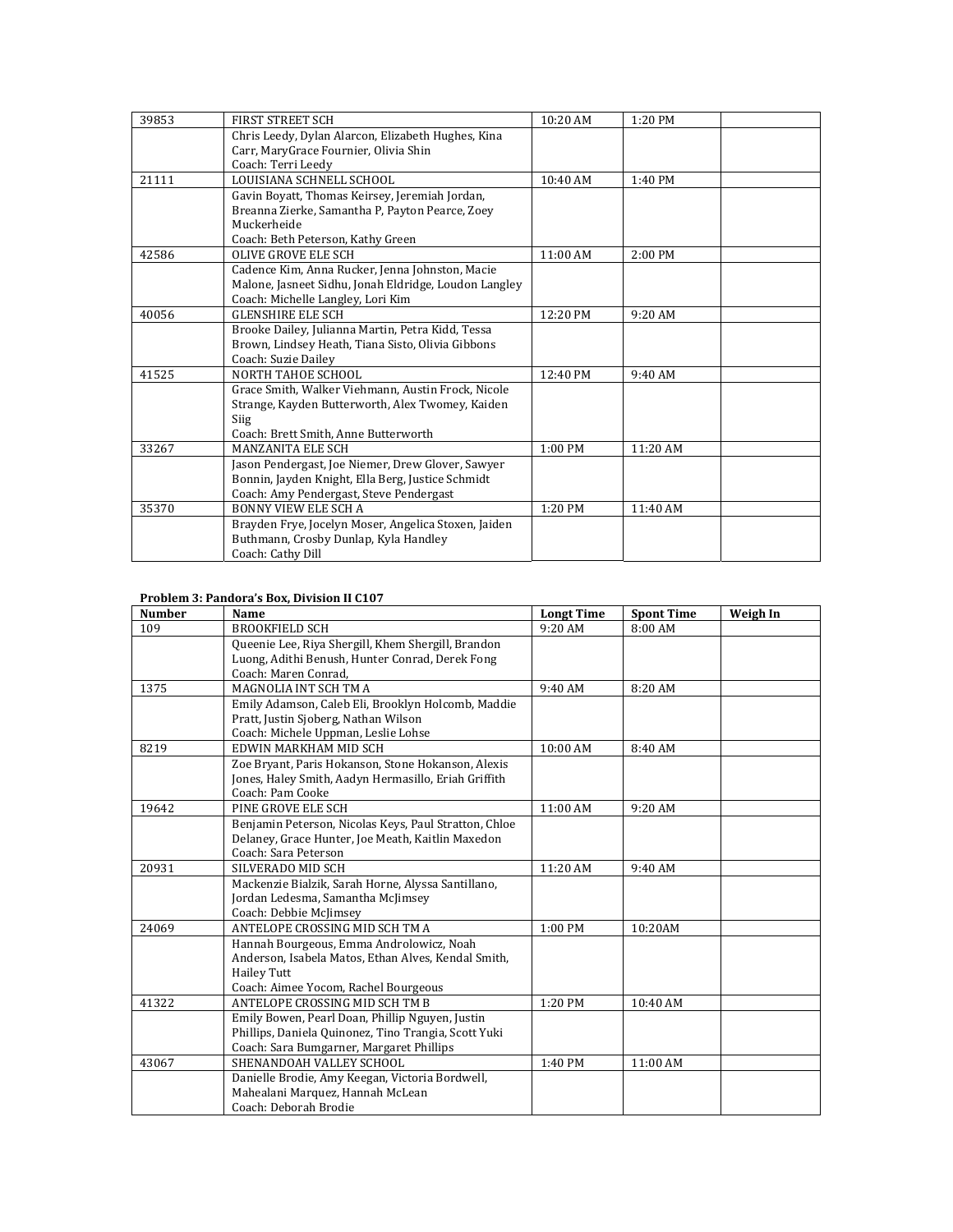| 37589 | UNIVERSITY PREPARATORY SCH                             | $2:00$ PM | 12:20 PM           |  |
|-------|--------------------------------------------------------|-----------|--------------------|--|
|       | Alex Woodworth, Luke Handley, Quinn Damner, Aiden      |           |                    |  |
|       | McFadden, Zoe Guest                                    |           |                    |  |
|       | Coach: Beth Woodworth,                                 |           |                    |  |
| 33178 | MOUNTAIN VIEW MID SCH                                  | $2:40$ PM | $12:40 \text{ PM}$ |  |
|       | Kaylee Corless, Elizabeth Caccia, Dallin Corless, Drew |           |                    |  |
|       | Gibson, Jonathan Jimenez, Lacy Toal                    |           |                    |  |
|       | Coach: Carrie Corless, Kristen Gibson                  |           |                    |  |
| 13280 | SEQUOIA MID SCH                                        | 3:00 PM   | 1:00 PM            |  |
|       | Kristin Montegna, Audrey Schultz, Hayley Kauffman,     |           |                    |  |
|       | Cambria Desjardins, Jayden Desjardins, Shelby Smith,   |           |                    |  |
|       | <b>Tarryn Murphy</b>                                   |           |                    |  |
|       | Coach: Jim Marshall                                    |           |                    |  |
| 11961 | MAGNOLIA INTERMEDIATE SCH B                            | $3:20$ PM | $1:20$ PM          |  |
|       | Amanda Cozad, Jackson O'Sullivan, Emily Rolland,       |           |                    |  |
|       | Natalie Thompson, Syenna Velasquez, Zachary            |           |                    |  |
|       | Wernke, Taylor Wohlgemuth                              |           |                    |  |
|       | Coach: Michele Uppman, Leslie Lohse, Heidi Wernke,     |           |                    |  |
|       | Lisa Rolland                                           |           |                    |  |

#### **Problem 3: Pandora's Box, Division III Library**

| <b>Number</b> | <b>Name</b>                                          | <b>Longt Time</b> | <b>Spont Time</b> | Weigh In |
|---------------|------------------------------------------------------|-------------------|-------------------|----------|
| 1691          | <b>BEAR RIVER HS</b>                                 | $2:00$ PM         | $9:00 \text{ AM}$ |          |
|               | Christina Cozad, Danny Kollehner, David Otwell, Myra |                   |                   |          |
|               | Scott, Isabella Silva, Anya Steuer                   |                   |                   |          |
|               | Coach: Michele Uppman, Leslie Lohse, Angela Otwell,  |                   |                   |          |
|               | Anne-Marie Cozad                                     |                   |                   |          |

#### **Problem 4: Lose Your Marbles, Division I E102, Weigh‐In F104**

| <b>Number</b> | <b>Name</b>                                     | <b>Longt Time</b>  | <b>Spont Time</b> | Weigh In  |
|---------------|-------------------------------------------------|--------------------|-------------------|-----------|
| 42586         | OLIVE GROVE ELE SCH                             | $12:00 \text{ PM}$ | 8:00AM            | $9:00$ AM |
|               | Johnath Gohn, Bobby DiGiordano, Tavia Verwoest, |                    |                   |           |
|               | Megan Leverett, Daniel Matos, Hannah Peterson,  |                    |                   |           |
|               | Mikhail Litvinov                                |                    |                   |           |
|               | Coach: Michelle Langley, Heather Gohn           |                    |                   |           |

#### **Problem 4: Lose Your Marbles, Division II E102, Weigh‐In F104**

| <b>Number</b> | <b>Name</b>                                           | <b>Longt Time</b> | <b>Spont Time</b> | Weigh In   |
|---------------|-------------------------------------------------------|-------------------|-------------------|------------|
| 24069         | ANTELOPE CROSSING MID SCH TM A                        | 12:20 PM          | $9:00$ AM         | 10:00 AM   |
|               | Chloe Low, Luke Wilhelm, Brett Blanchard, Katherine   |                   |                   |            |
|               | McGrath, Katelyn Harris                               |                   |                   |            |
|               | Coach: Aimee Yocom, Don Male                          |                   |                   |            |
| 24584         | <b>GOLD TRAIL SCH A</b>                               | 12:40 PM          | $9:20$ AM         | $10:20$ AM |
|               | Carlo McCallick, Andrew Kasnic, Gregorio Rael, Noelle |                   |                   |            |
|               | Nguyen, Jayden Roady, Jake Schiller                   |                   |                   |            |
|               | Coach: Dale Kasnic                                    |                   |                   |            |
| 1695          | <b>HAPPY VALLEY ELE SCH A</b>                         | $1:00$ PM         | $10:00$ AM        | $11:00$ AM |
|               | Marcus Francescut, Nickoles Shields, John Bitner, IV. |                   |                   |            |
|               | Landon Baker, Samuel Townsend, Alyssa Perry, Hayley   |                   |                   |            |
|               | Leos                                                  |                   |                   |            |
|               | Coach: Cindy Hogue                                    |                   |                   |            |

#### **Problem 4: Lose Your Marbles, Division III E102, Weigh‐In F104**

| <b>Number</b> | Name                                                     | <b>Longt Time</b> | <b>Spont Time</b> | Weigh In  |
|---------------|----------------------------------------------------------|-------------------|-------------------|-----------|
| 1691          | <b>BEAR RIVER HS</b>                                     | $1:20$ PM         | 8:20 AM           | $9:20$ AM |
|               | Isaac Drais, Nikolas Matiska, Branden Sorensen,          |                   |                   |           |
|               | Clayton Sorensen, Ocean Tober                            |                   |                   |           |
|               | Coach: Michele Uppman, Leslie Lohse, Staey Sorensen      |                   |                   |           |
| 43376         | ANTELOPE HIGH SCHOOL                                     | $2:00$ PM         | 8:40 AM           | $9:40$ AM |
|               | Felicity Sahr, Ariana Robison, Jared Rogers, Nishi Garg, |                   |                   |           |
|               | Parker Robison, Lauren Evans, Gavyn Kamminga             |                   |                   |           |
|               | Coach: Aimee Yocom, Tom Sahr                             |                   |                   |           |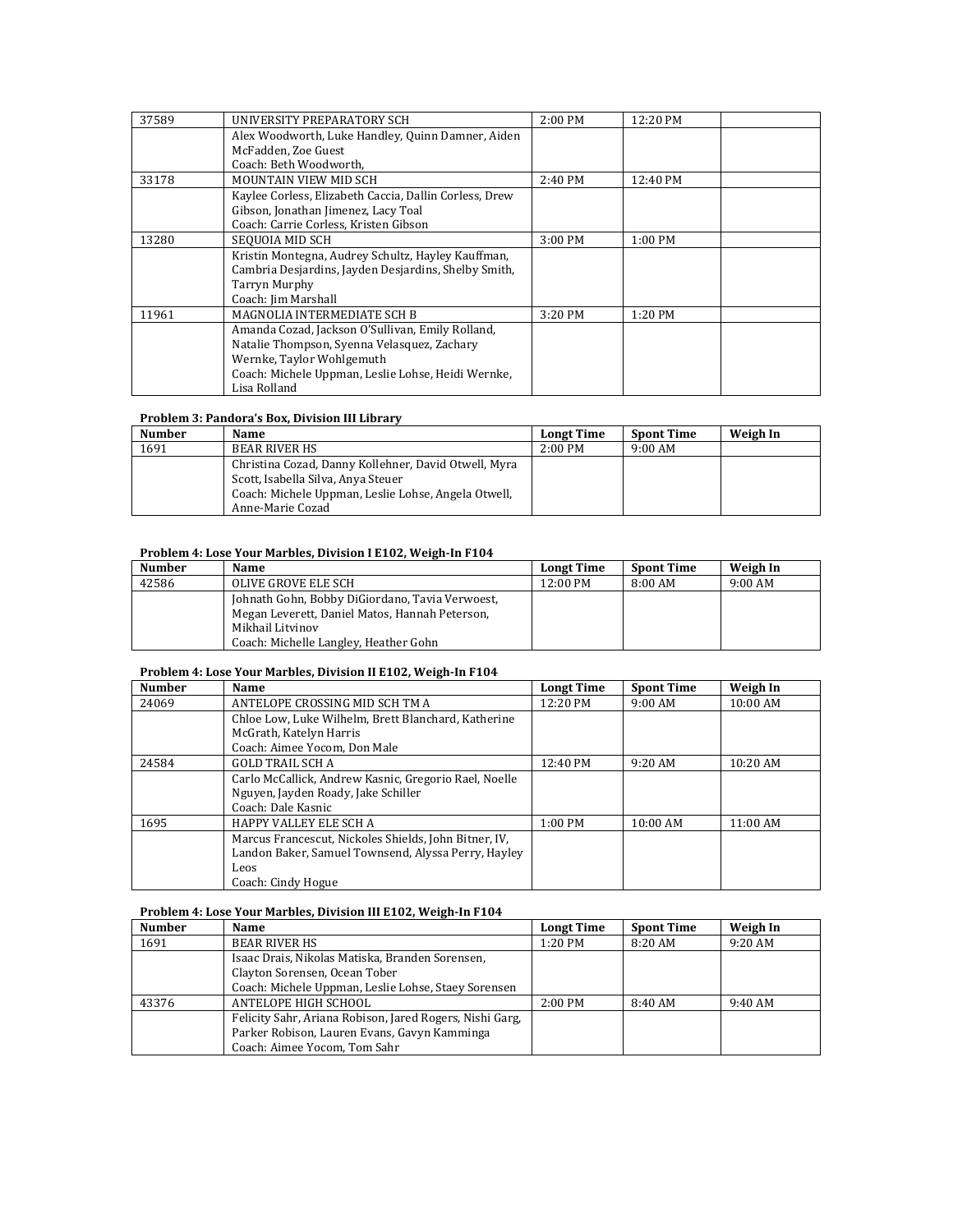| <b>Number</b> | Name                                                   | <b>Longt Time</b> | <b>Spont Time</b> | Weigh In |
|---------------|--------------------------------------------------------|-------------------|-------------------|----------|
| 15378         | <b>COOPER ELE SCH A</b>                                | 9:00 AM           | 10:40 AM          |          |
|               | Veronica Shaw, Maya Khanna, James Torres, Ximon        |                   |                   |          |
|               | Sondhi, Aaron Lee, Megan Torgerson, Kimberly Miller    |                   |                   |          |
|               | Coach: Leticia Shaw                                    |                   |                   |          |
| 21111         | LOUISIANA SCHNELL SCHOOL                               | 9:20 AM           | 11:00 AM          |          |
|               | Abbigayle O'Neill, Ashlynn King, Eva Boscow, Hannah    |                   |                   |          |
|               | Bunch, Nick Rogers, Olivia Williams, Morgan Kline      |                   |                   |          |
|               | Coach: Beth Peterson, Kathy Green                      |                   |                   |          |
| 24584         | <b>GOLD TRAIL SCH A</b>                                | 9:40 AM           | 12:20 PM          |          |
|               | Calen Romig, Myra Pittman, Shayla McKane, Claire       |                   |                   |          |
|               | Nguyen, Benjamin Sallee, Nieva Parsons, Megan Lewis    |                   |                   |          |
|               | Coach: Cheryl Romig, Laurie Pittman                    |                   |                   |          |
| 37608         | PERSHING ELE SCH                                       | $10:20$ AM        | 12:40 PM          |          |
|               | Tej Singh, Simran Singh, Hope Elliott, Ava Tran        |                   |                   |          |
|               | Coach: Ravinder Singh, Jyoyi Kaur, Dan Elliott, Sara   |                   |                   |          |
|               | Elliott                                                |                   |                   |          |
| 38251         | <b>COOPER ELE SCH B</b>                                | 10:40 AM          | 1:00 PM           |          |
|               | Siobhan Gross, Juliana Linker, Serena Lee, Sophia      |                   |                   |          |
|               | Torres, Aurora Adrias, Tula Fafard, Alasdair Sondhi    |                   |                   |          |
|               | Coach: Fionnuala Gross, Aimee Linker                   |                   |                   |          |
| 39853         | <b>FIRST STREET SCH</b>                                | 11:00 AM          | 1:20 PM           |          |
|               | Brian Fisher, Cole Wright, Gregory Villanueva, Jacob   |                   |                   |          |
|               | Joost, Kenny Winters, Nicolas Silva, Talin Brockway    |                   |                   |          |
|               | Coach: Monika Brockway                                 |                   |                   |          |
| 35370         | <b>BONNY VIEW ELE SCH A</b>                            | 12:20 PM          | 1:40 PM           |          |
|               | Ava Garcia, Koda Radford, Kyleigh Garcia, Avery        |                   |                   |          |
|               | Nichols, Kody Muse, Natalie Duckey, Sage Swain         |                   |                   |          |
|               | Coach: Kyle Sullivan                                   |                   |                   |          |
| 33178         | MOUNTAIN VIEW MID SCH                                  | 12:40 PM          | 2:00 PM           |          |
|               | Jordynn Fields, Jalen Atkins, Sirion Yates, Jaxon      |                   |                   |          |
|               | Holloway, Max Gandy                                    |                   |                   |          |
|               | Coach: Carrie Corless, Susan Wilson                    |                   |                   |          |
| 31147         | MILLVILLE ELE SCH                                      | 1:00 PM           | 2:40 PM           |          |
|               | Abigail Watt, Seth Highet, Caleb Mercer, Katie Taylor, |                   |                   |          |
|               | Sydney Sutter, Tristan Taylor, Gigi Fravela            |                   |                   |          |
|               | Coach: Maureen Prins                                   |                   |                   |          |

## **Problem 5: Silent Movie, Division I Multi‐Purpose Room**

#### **Problem 5: Silent Movie, Division II Aux Gym**

| <b>Number</b> | Name                                                   | <b>Longt Time</b> | <b>Spont Time</b> | Weigh In |
|---------------|--------------------------------------------------------|-------------------|-------------------|----------|
| 1375          | MAGNOLIA INT SCH TM A                                  | $9:00$ AM         | $1:00$ PM         |          |
|               | Melanie Franklin, Toby Ham, Noah Mann, Cade            |                   |                   |          |
|               | Torgerson, Cadyn Wilson                                |                   |                   |          |
|               | Coach: Michele Uppman, Leslie Lohse                    |                   |                   |          |
| 8219          | EDWIN MARKHAM MID SCH                                  | $9:20$ AM         | 1:20 PM           |          |
|               | Madison Hutchings, Maddy Dufour, Ava Dufour, Bria      |                   |                   |          |
|               | Pecci, Daily Applegarth, Mckinsey Hutchings, Kyle      |                   |                   |          |
|               | <b>Breibart</b>                                        |                   |                   |          |
|               | Coach: Pam Cooke                                       |                   |                   |          |
| 41322         | ANTELOPE CROSSING MID SCH TM B                         | 9:40AM            | 1:40 PM           |          |
|               | Nicholas Bourgeois, Bella Acosta, Tina Trangia, Evelyn |                   |                   |          |
|               | DeHaan, Emma Gleckman, Alex Mancano, Hailey Fife       |                   |                   |          |
|               | Coach: Sara Bumgarner, Carrie Bourgeois                |                   |                   |          |
| 24584         | <b>GOLD TRAIL SCH A</b>                                | $10:20$ AM        | 8:00AM            |          |
|               | Dana Rubin, Olivia Loeprich, Phoenix Hoffe, Hope       |                   |                   |          |
|               | Swart                                                  |                   |                   |          |
|               | Coach: Sarah Canfield                                  |                   |                   |          |
| 20931         | SILVERADO MID SCH                                      | $10:40$ AM        | 8:20 AM           |          |
|               | Maggie Silver, Jennifer Kosich, Jaden Santini, Marley  |                   |                   |          |
|               | Dorty, Madison Dorty, Morgan Dorty, Hailey Gilbert     |                   |                   |          |
|               | Coach: Katrina Silver, Amanda Kosich                   |                   |                   |          |
| 24069         | ANTELOPE CROSSING MID SCH TM A                         | $11:00$ AM        | 8:40 AM           |          |
|               | Hunter Yocom, Anthony Macias, Makenna Wilson,          |                   |                   |          |
|               | Alyssa Hinds, Elora Branton, Abby Carramanzana,        |                   |                   |          |
|               | Madeline Heller                                        |                   |                   |          |
|               | Coach: Aimee Yocom, Sandy Macias, Amy Branton          |                   |                   |          |